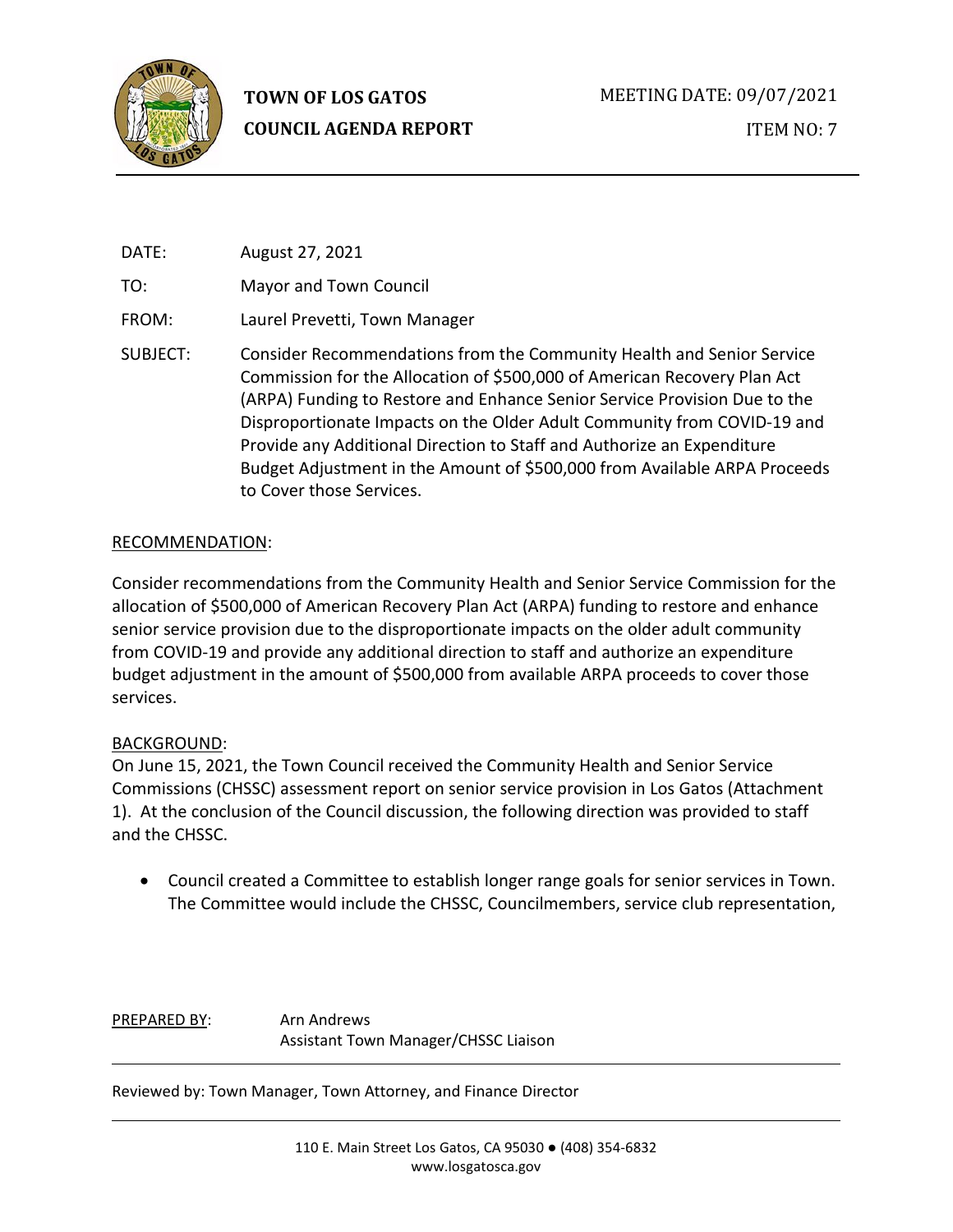# PAGE **2** OF **5** SUBJECT: CHSSC ARPA Allocation Recommendations<br>DATE: August 31, 2021 August 31, 2021

#### BACKGROUND (continued):

Chamber representation, service providers, and senior community leaders. Staff was to return to Council with a recommended list of composition of the Committee. Council adopted the composition of the Committee at its August 3, 2021 meeting.

- The Council allocated \$500,000 in ARPA funding to address identified short-term senior service provision needs in next 12 months.
- The CHSSC was to develop recommendations for Council on how to allocate the \$500,000 to create a more restore and enhance provision of senior services over the next 12 months.

Given Council's direction, staff and the CHSSC solicited senior service provision proposals and reviewed those proposals for alignment with the CHSSC assessment and Council considerations. The Commission received proposals from Los Gatos Saratoga Recreation (LGS Rec), Saratoga Area Senior Coordinating Council (SASCC), and KCAT. The Commission met on June 22, July 7, and July 27 to review submissions, ask questions of respondents, and request additional materials. On August 31, 2021, the CHSSC held their final meeting to discuss the service provider final submissions and determine ARPA allocation recommendations for Council.

### DISCUSSION:

Following are summaries of the service provider proposals. Attachment 2 contains the complete submissions from LGS Rec, SASCC, and KCAT.

## *LGS Rec*

The LGS Rec proposal is for the full \$500,000 allocation divided between \$383,700 toward prepandemic service restoration and \$116,300 toward service expansion. Elements of the LGS Rec proposal include:

LGS Rec would return hours to furloughed staff to focus on senior services. In addition, the LGS Rec financial model includes leveraging ARPA funding with a match from non-Town sources for operational expenses up to 0.5 FTE for each classified staff compensation and benefits. The proposal acknowledges that senior services is a front-facing enterprise which relies on staffing to interface with the community to facilitate programming. The proposal also envisions the formation of an ARPA Grant Oversight Committee to act as a governing body and provide oversight of all elements covered by the grant award.

Programmatic commitments include the resumption of hardcopy publication and mail distribution of The Print, enhanced volunteer recruitment and strategic partner collaboration, expanded 55+ program accessibility at multiple facilities, resumption and increased event production, and increased membership goals.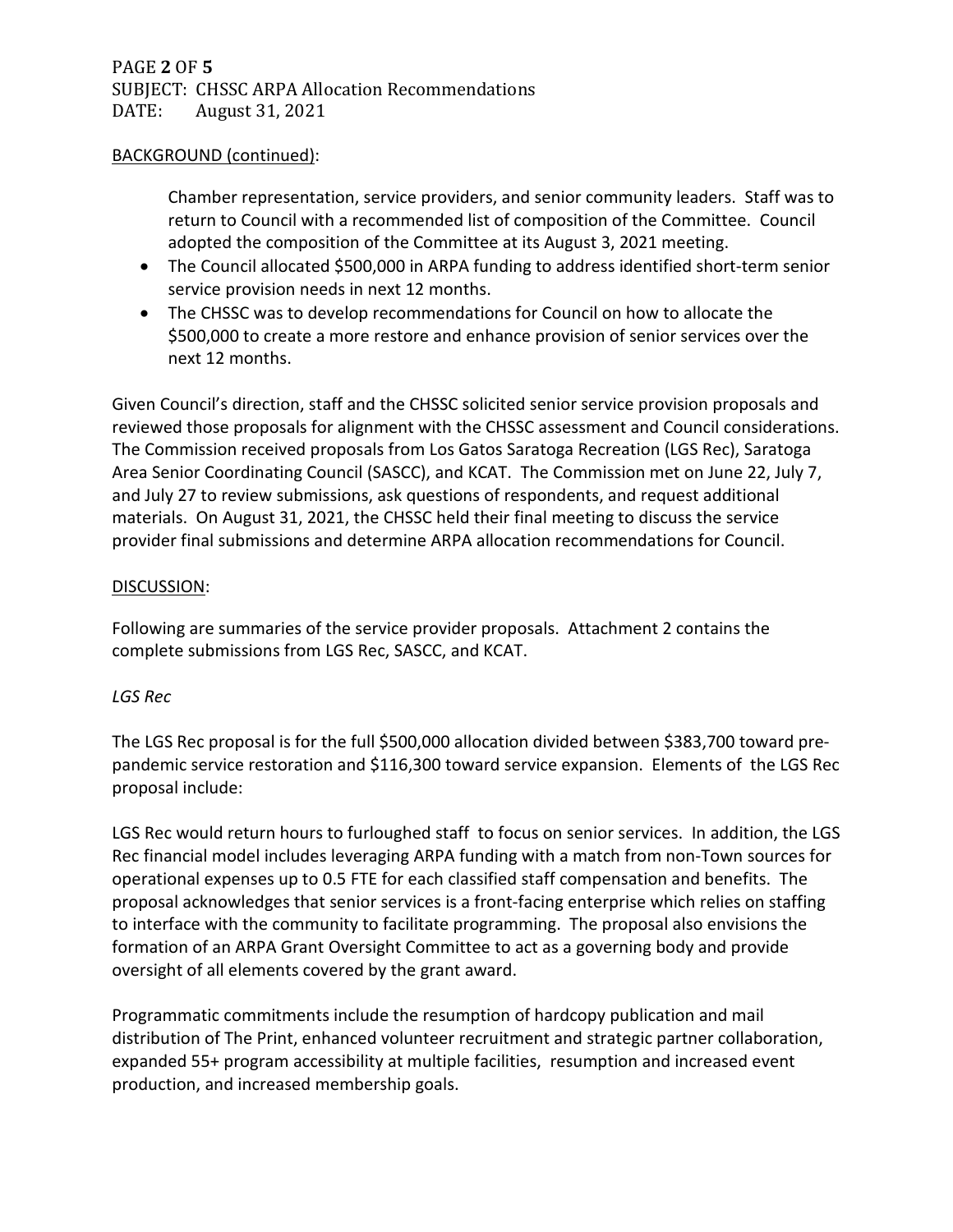# PAGE **3** OF **5** SUBJECT: CHSSC ARPA Allocation Recommendations<br>DATE: August 31, 2021 August 31, 2021

### DISCUSSION (continued):

## *SASCC*

SASCC provided five proposals that could be engaged on an a la carte basis except for the Community Assessment Survey for Older Adults (CASOA) and Coordination services. SASCC stated that the Senior Services Coordination efforts are intended to be informed by the CASOA results. The proposal budgets range from \$21,500 to \$63,500.

The Outlook (\$30,000) - An age-friendly community newspaper reaching every home in Los Gatos monthly. The Outlook can be used in a variety of ways to reach Los Gatos residents with important information, public notices, and community news.

Community Assessment Survey for Older Adults (\$21,500) – CASOA serves as a strategic planning and evaluation tool. Data from the survey are used to develop informed service plans and to determine how resources may be allocated to achieve desired short-term goals, as well as to assist in forecasting long-term needs and solutions.

Senior Services Coordination (63,500) - Creating a new roadmap for the Town's Age Friendly efforts, using the Community Assessment for Older Adults data as a guide.

Los Gatos Age-Friendly Health Fair (\$30,000) - A free and fun community-wide event designed to encourage healthy living and an active, engaged lifestyle across all ages. Free health screenings, vaccinations, resources, and information for the whole community.

Los Gatos Senior Resource Drive-Through Events (\$10,000) - Popup resource fairs designed to provide support, information, community resources and a free meal to older adults while they remain in the comfort of their vehicles.

## *KCAT*

The KCAT proposal seeks \$200,000 in funding to develop a community of 55+ volunteers who would help create and run local public access TV and internet radio. The program entitled "The Producers" would utilize KCAT staff to teach and train community members how to produce, film, edit, and broadcast video, TV shows, and radio. The program is designed to help ease senior isolation through increased senior engagement.

KCAT envisions a stream of individuals and groups of seniors coming in-studio to develop and produce entire seasons of shows on an on-going, rolling basis, with one group following and coordinating with the other as they navigate the production process together. In-studio production would include everything from talent searching, scriptwriting, set design, curating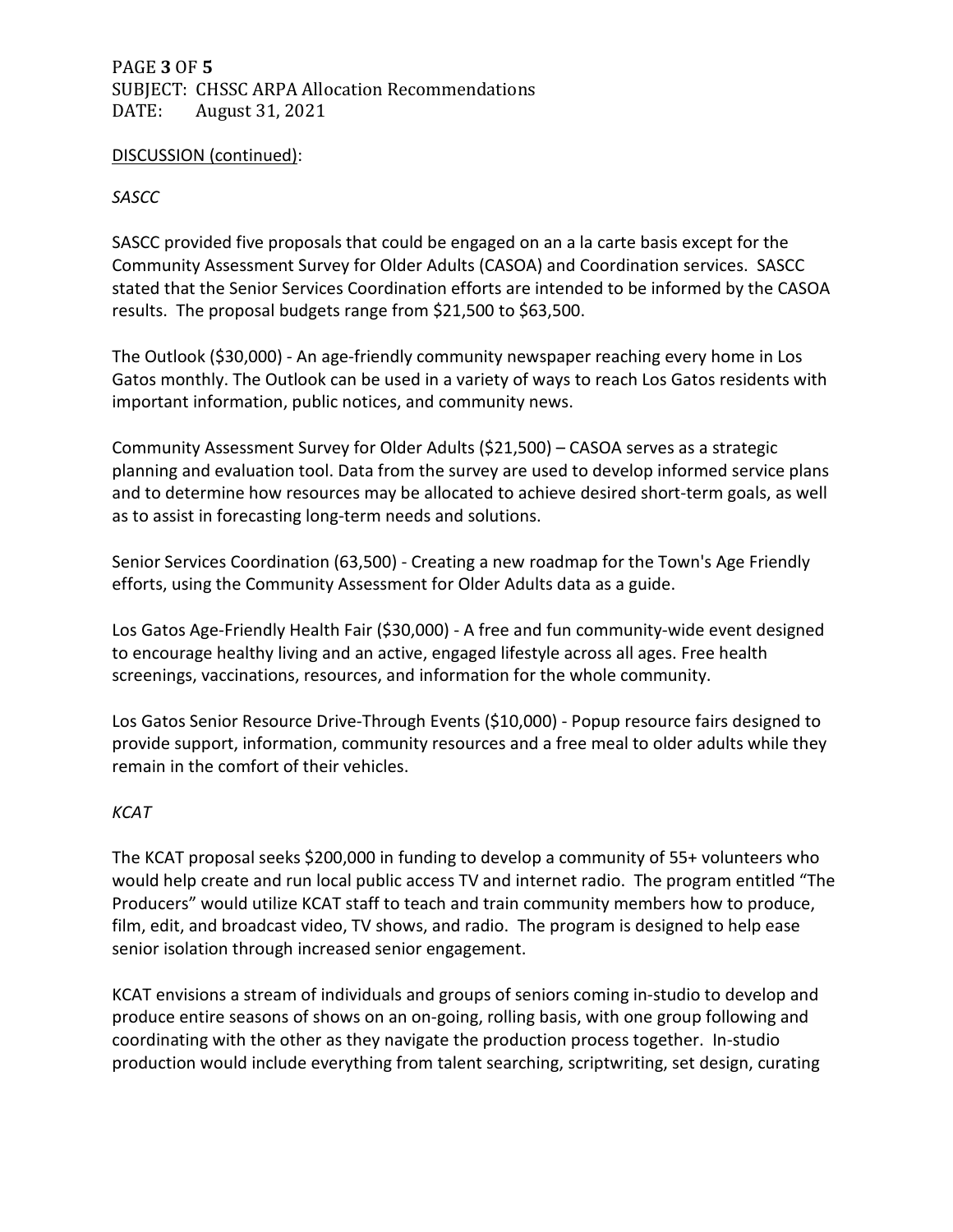PAGE **4** OF **5** SUBJECT: CHSSC ARPA Allocation Recommendations<br>DATE: August 31, 2021 August 31, 2021

#### DISCUSSION (continued):

shows, and ultimately developing programming which may include advertising and potential revenue streams.

#### CONCLUSION:

The following table provides a summary of individual Commissioner allocation recommendations which all total \$500,000. Commissioner Bloom needed to recuse himself due to a relationship with one of the providers and the Youth Commissioner has not yet been appointed for this fiscal year.

| <b>SERVICE PROVIDER</b><br><b>PROPOSALS</b>                   | <b>Proposed</b><br><b>Budget</b> | <b>Konrad</b> | <b>Rossmann</b> | <b>Norcia</b> | <b>Rahmil</b>  |
|---------------------------------------------------------------|----------------------------------|---------------|-----------------|---------------|----------------|
| LGS Rec - Pre-pandemic<br><b>Service Restoration</b>          | \$383,700                        | 383,700       | 380,000         | 365,000       | 365,000        |
| <b>LGS Rec</b> - Service Expansion                            | \$116,300                        | $\mathbf 0$   | $\Omega$        | 50,000        | 50,000         |
| <b>SASCC</b> - Outlook Community<br>Newspaper                 | \$30,000                         | 30,000        | $\mathbf{0}$    | 10,000        | 10,000         |
| <b>SASCC</b> – Community<br><b>Assessment Survey</b>          | \$21,500                         | $\Omega$      | $\Omega$        | 0             | $\Omega$       |
| <b>SASCC</b> - Senior Services<br>Coordination                | \$63,500                         | 16,300        | $\Omega$        | $\Omega$      | $\overline{0}$ |
| <b>SASCC</b> - Age Friendly Health<br>Fair                    | \$30,000                         | 10,000        | 15,000          | 10,000        | 10,000         |
| <b>SASCC</b> - Senior Resource Drive<br><b>Through Events</b> | \$10,000                         | 10,000        | 5,000           | 5,000         | 5,000          |
| KCAT - "The Producers" 55+<br>Volunteer Program               | \$200,000                        | 50,000        | 100,000         | 60,000        | 60,000         |
| <b>TOTAL</b>                                                  | \$855,000                        |               |                 |               |                |

As the table illustrates, there were some areas of consensus; however, at differing dollar allocations and other areas of no consensus. In general, there was broad agreement to fund the majority of the LGS Rec service restoration proposal.